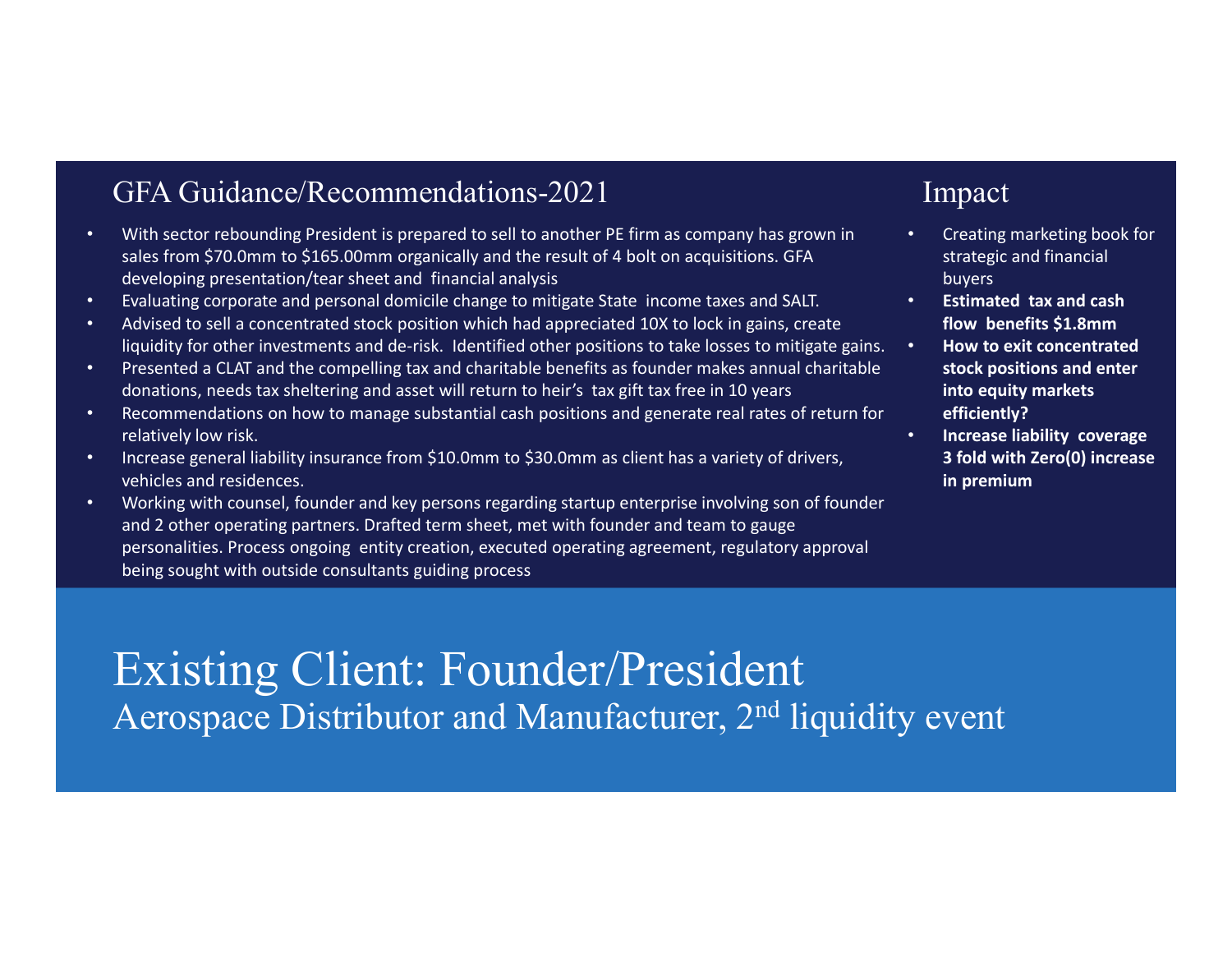## GFA Guidance/Recommendations-2020 Impact

- Industry is experiencing significant pressures. Reviewed existing liquidity, balance sheet, investments and family obligations to education, careers, etc. Hence lower company value.
- Outlined the intentionally defective grantor trust strategy and ability to shift potential growth of out taxable estate. Key element moving forward was the optionality to either (1) recapture the discounted value of the initial sale amount via repayment of the note or (2) forgive the note and transfer to <sup>a</sup> greater amount of the trust without incurring <sup>a</sup> taxable event**. Transaction executed**
- Determined need to reexamine multi policy (6) insurance portfolio acquired over many years and strategy to enhance existing estate tax mitigation plan in light of potential estate tax code change and depressed value for business.
- Comprehensive evaluation of insurance portfolio (6 products) which included whole life, variable life and universal life policies underwritten by <sup>a</sup> variety of top carriers (4).
- Presented findings in the context of current return environment, guarantees and funding levels.
- Client decided to move forward with restructuring, medical was taken and issues arose
- • Brought in underwriting specialist to examine physician's records and argue cogently that insured applicant's medical history did not warrant <sup>a</sup> table rating.
- •Ran <sup>a</sup> process to identify commercial real estate broker to consider selling building. Completed

- • Brought in nationally recognized valuation firm, **reduced fee by \$10k**
- • **Saved \$1.0mm in potential gift tax by reducing value of asset by \$2.mm**
- • **Increased death benefit coverage by 42%**
- • **Reduced annual outlay 53%**
- •• Increase guarantee until age 90 from age 84

Existing Client: Founder/President Aerospace Distributor and Manufacturer